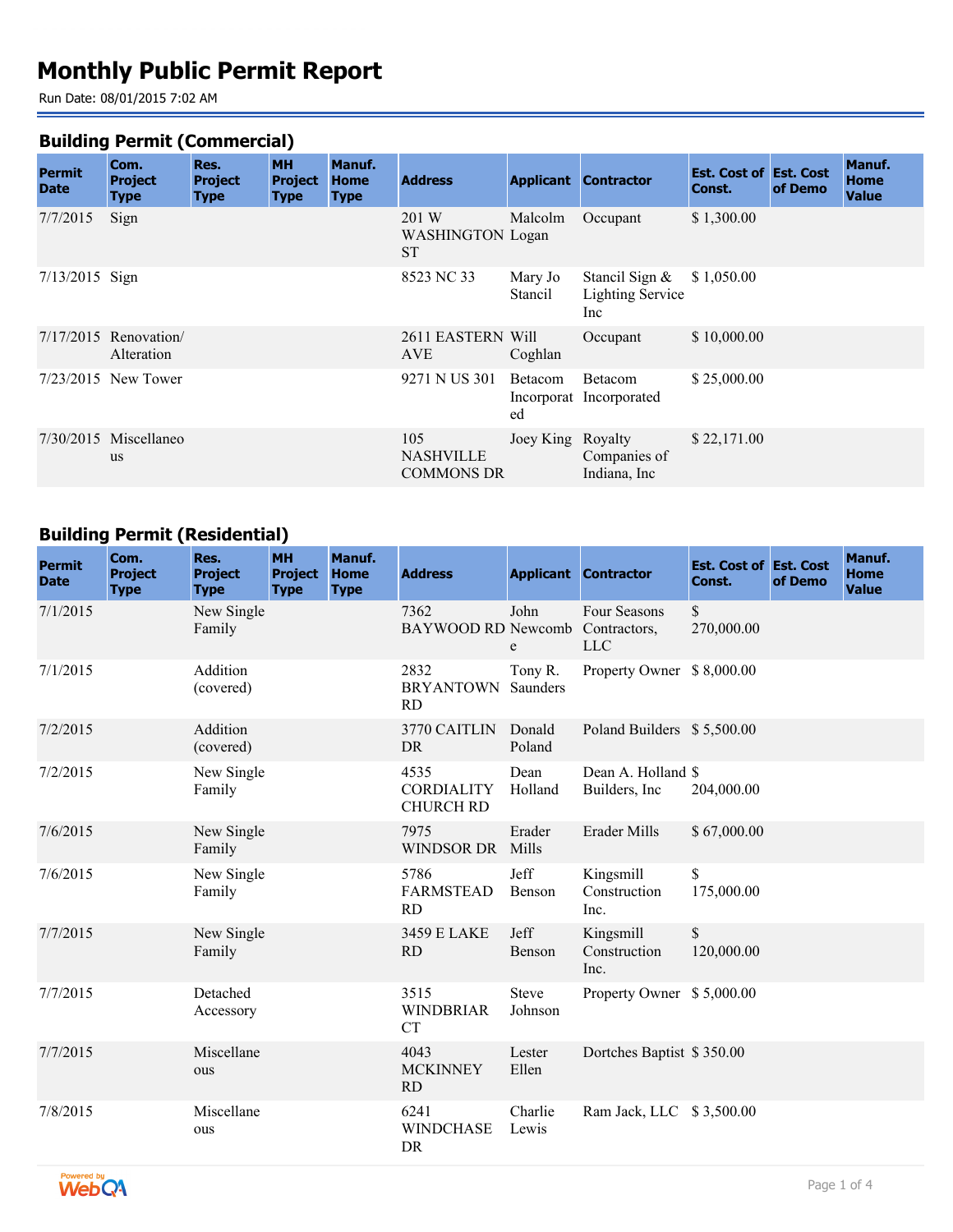# **Building Permit (Residential)**

| <b>Permit</b><br><b>Date</b> | Com.<br><b>Project</b><br><b>Type</b> | Res.<br><b>Project</b><br><b>Type</b> | <b>MH</b><br><b>Project</b><br><b>Type</b> | Manuf.<br><b>Home</b><br><b>Type</b> | <b>Address</b>                                 |                        | <b>Applicant Contractor</b>                              | <b>Est. Cost of Est. Cost</b><br>Const. | of Demo | Manuf.<br><b>Home</b><br><b>Value</b> |
|------------------------------|---------------------------------------|---------------------------------------|--------------------------------------------|--------------------------------------|------------------------------------------------|------------------------|----------------------------------------------------------|-----------------------------------------|---------|---------------------------------------|
| 7/9/2015                     |                                       | Addition<br>(covered)                 |                                            |                                      | 2519<br><b>BRANDYMILL Anthony</b><br><b>DR</b> | Joe                    | Four Seasons<br>Contractors,<br><b>LLC</b>               | \$15,000.00                             |         |                                       |
| 7/9/2015                     |                                       | Renovation<br>/Alteration             |                                            |                                      | 213 S<br>LOUISBURG<br><b>RD</b>                | Charlie<br>Smith       | Charlie Smith<br>Builders, Inc.                          | \$65,000.00                             |         |                                       |
| 7/10/2015                    |                                       | Detached<br>Accessory                 |                                            |                                      | 11209 W OLD<br><b>SPRING RD</b>                | Vann<br>Mitchell       | Property Owner \$15,000.00                               |                                         |         |                                       |
| 7/10/2015                    |                                       | New Single<br>Family                  |                                            |                                      | 3901<br><b>ASHBROOK</b><br><b>RD</b>           | Johnny<br>High         | Highland<br>Company of<br>Eastern North<br>Carolina, LLC | \$<br>175,000.00                        |         |                                       |
| 7/10/2015                    |                                       | Swimming<br>Pool                      |                                            |                                      | 3580<br><b>LONESOME</b><br>PINE RD             | Ken<br><b>Burgess</b>  | Southern<br>Installations<br><b>LLC</b>                  | \$9,000.00                              |         |                                       |
| 7/14/2015                    |                                       | Detached<br>Accessory                 |                                            |                                      | 6319 BONES<br><b>ACRES RD</b>                  | <b>Bobby</b><br>Connie | <b>Bobby Milton</b><br>Connie Sr                         | \$25,000.00                             |         |                                       |
| 7/14/2015                    |                                       | Addition<br>(covered)                 |                                            |                                      | 2627 TAHOE<br><b>CT</b>                        | Donald<br>Poland       | Poland Builders \$24,000.00                              |                                         |         |                                       |
| 7/14/2015                    |                                       | Miscellane<br>ous                     |                                            |                                      | 704<br><b>PRESTWICK</b><br><b>DR</b>           | Gene<br>ki             | Gene<br>Piotrkows Piotrkowski                            | \$18,800.00                             |         |                                       |
| 7/15/2015                    |                                       | Swimming<br>Pool                      |                                            |                                      | 12240<br><b>ANDERSON</b><br><b>RD</b>          | David<br>Fulford       | Property Owner \$28,000.00                               |                                         |         |                                       |
| 7/15/2015                    |                                       | Detached<br>Accessory                 |                                            |                                      | 12424 LEE RD                                   | Gregory<br>Whitley     | <b>Tarheel Metal</b><br>Structures                       | \$7,000.00                              |         |                                       |
| 7/15/2015                    |                                       | Detached<br>Accessory                 |                                            |                                      | 4071<br><b>ASHBROOK</b><br><b>RD</b>           | Anthony<br>Tadlock     | Property Owner \$2,600.00                                |                                         |         |                                       |
| 7/15/2015                    |                                       | Swimming<br>Pool                      |                                            |                                      | 4933<br>RICHARDSON Petty<br>RD                 | Gregory                | Property Owner \$25,000.00                               |                                         |         |                                       |
| 7/17/2015                    |                                       | Addition<br>(covered)                 |                                            |                                      | 5116<br><b>BAYWOOD CT Baker</b>                | Jerry                  | Four Seasons<br>Contractors,<br><b>LLC</b>               | \$15,000.00                             |         |                                       |
| 7/20/2015                    |                                       | Swimming<br>Pool                      |                                            |                                      | 3863 WOMBLE Gaston<br><b>RD</b>                | King                   | Supreme Pools<br><b>LLC</b>                              | \$28,165.82                             |         |                                       |
| 7/20/2015                    |                                       | Detached<br>Accessory                 |                                            |                                      | 2055 OLD<br><b>BAILEY HWY</b>                  | Lance J.<br>Morris     | Property Owner \$35,000.00                               |                                         |         |                                       |
| 7/20/2015                    |                                       | Renovation<br>/Alteration             |                                            |                                      | 5138<br><b>COLORADO</b><br><b>RD</b>           | Greg<br>English        | English Builders \$250.00<br><b>INC GM</b>               |                                         |         |                                       |
| 7/20/2015                    |                                       | Renovation<br>/Alteration             |                                            |                                      | <b>5319 STONE</b><br>WHITLEY RD                | Woody<br>Isaac         | Homes By<br>Vanderbuilt                                  | \$<br>196,102.00                        |         |                                       |
| 7/20/2015                    |                                       | Addition<br>(covered)                 |                                            |                                      | 5979<br><b>WINDCHASE</b><br>POINTE CT N        | Langley                | Michael T. Michael Terry<br>Langley                      | \$8,000.00                              |         |                                       |

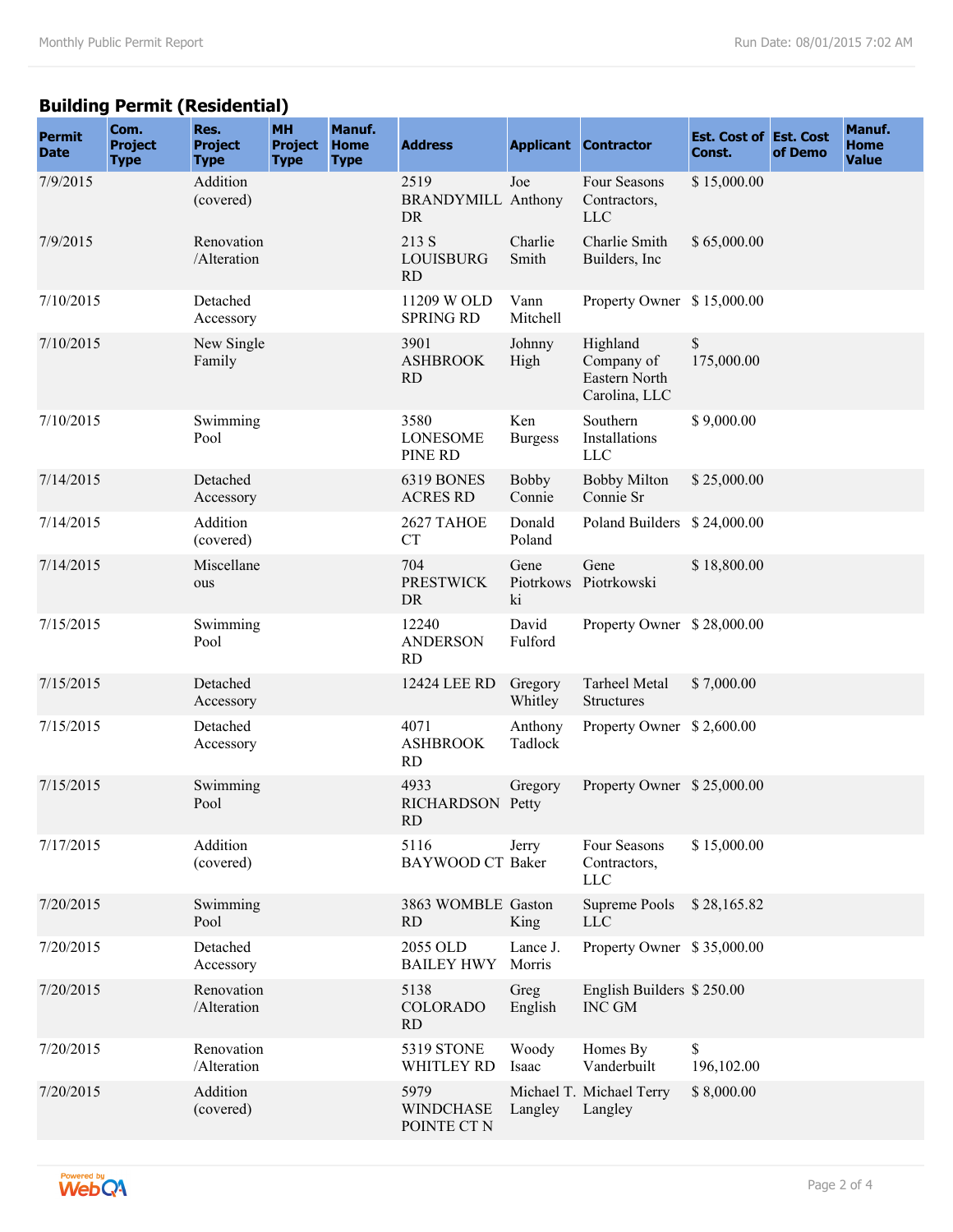## **Building Permit (Residential)**

| <b>Permit</b><br><b>Date</b> | Com.<br><b>Project</b><br><b>Type</b> | Res.<br><b>Project</b><br><b>Type</b> | <b>MH</b><br><b>Project</b><br><b>Type</b> | Manuf.<br>Home<br><b>Type</b> | <b>Address</b>                                    |                              | <b>Applicant Contractor</b>                              | <b>Est. Cost of Est. Cost</b><br>Const. | of Demo | Manuf.<br>Home<br><b>Value</b> |
|------------------------------|---------------------------------------|---------------------------------------|--------------------------------------------|-------------------------------|---------------------------------------------------|------------------------------|----------------------------------------------------------|-----------------------------------------|---------|--------------------------------|
| 7/21/2015                    |                                       | Addition<br>(covered)                 |                                            |                               | 3890 BEND OF Pamela<br>THE RIVER RD Sutton        |                              | Property Owner \$3,000.00                                |                                         |         |                                |
| 7/22/2015                    |                                       | Renovation<br>/Alteration             |                                            |                               | 3930 RIVIERA Colin<br>DR                          | Kurtz                        | Property Owner \$16,000.00                               |                                         |         |                                |
| 7/24/2015                    |                                       | Swimming<br>Pool                      |                                            |                               | 3930 RIVIERA Charles<br>DR                        | <b>Buster</b><br>Dawson      | Dawson<br>Construction<br>Services, Inc                  | \$37,041.00                             |         |                                |
| 7/24/2015                    |                                       | Addition<br>(covered)                 |                                            |                               | 7953 SPENCER Rick<br><b>COCKRELL</b><br><b>RD</b> | Cockrell                     | Ricky D.<br>Cockrell                                     | \$45,000.00                             |         |                                |
| 7/24/2015                    |                                       | Detached<br>Accessory                 |                                            |                               | 5502 TAYLORS James E.<br><b>STORE RD</b>          | Battle                       | Carolina<br>Carports Inc                                 | \$9,000.00                              |         |                                |
| 7/27/2015                    |                                       | Renovation<br>/Alteration             |                                            |                               | 166<br><b>MATTHEWS</b><br><b>ST</b>               | Charles<br>Mullen            | Mullen &<br>Company, Inc.                                | \$3,500.00                              |         |                                |
| 7/27/2015                    |                                       | New Single<br>Family                  |                                            |                               | <b>1925 BLUE</b><br><b>HERON DR</b>               | John<br>Newcomb<br>e         | Four Seasons<br>Contractors,<br><b>LLC</b>               | \$<br>210,000.00                        |         |                                |
| 7/29/2015                    |                                       | Detached<br>Accessory                 |                                            |                               | 8044 CREECH<br><b>RD</b>                          | Kevin R.<br>Kirton           | KB Building $&$<br>Development<br><b>LLC</b>             | \$7,000.00                              |         |                                |
| 7/29/2015                    |                                       | New Single<br>Family                  |                                            |                               | 8075 CREECH<br><b>RD</b>                          | Kevin R.<br>Kirton           | KB Building &<br>Development<br><b>LLC</b>               | \$<br>200,000.00                        |         |                                |
| 7/29/2015                    |                                       | Addition<br>(covered)                 |                                            |                               | 1684 UNICOI<br>RD                                 | Dean<br>Holland              | Dean A. Holland \$25,000.00<br>Builders, Inc.            |                                         |         |                                |
| 7/30/2015                    |                                       | Miscellane<br>ous                     |                                            |                               | 3052 RED OAK Doug<br>BATTLEBORO Hammack LLC<br>RD |                              | Handi Services, \$2,500.00                               |                                         |         |                                |
| 7/30/2015                    |                                       | Repair                                |                                            |                               | 3317 JOYNER<br>RD                                 | Charlie<br>Lewis             | Ram Jack, LLC \$17,900.00                                |                                         |         |                                |
| 7/30/2015                    |                                       | Detached<br>Accessory                 |                                            |                               | 5095<br><b>COLORADO</b><br><b>RD</b>              | <b>JEFF</b><br><b>CURRIE</b> | Property Owner \$5,237.00                                |                                         |         |                                |
| 7/30/2015                    |                                       | Deck                                  |                                            |                               | 3580<br><b>LONESOME</b><br>PINE RD                | Keith<br>Price               | Keith Price<br>Construction                              | \$5,700.00                              |         |                                |
| 7/30/2015                    |                                       | Renovation<br>/Alteration             |                                            |                               | 4409 MASSEY<br><b>RD</b>                          | Mathew<br>Boone              | Property Owner \$25,000.00                               |                                         |         |                                |
| 7/31/2015                    |                                       | Addition<br>(covered)                 |                                            |                               | 4044<br><b>BAYBROOK</b><br><b>RD</b>              | Johnny<br>High               | Highland<br>Company of<br>Eastern North<br>Carolina, LLC | \$18,000.00                             |         |                                |

#### **Demolition**

| <b>Permit</b><br><b>Date</b> | <b>TCom.</b><br><b>Project</b><br><b>Type</b> | Res.<br><b>Project</b><br><b>Type</b> | <b>MH</b><br><b>Project Home</b><br><b>Type</b> | Manuf.<br><b>Type</b> | <b>Address</b> | <b>Applicant</b> | <b>Contractor</b> | <b>Est. Cost of Est. Cost</b><br>Const. | of Demo | <b>Manuf.</b><br><b>Home</b><br><b>Value</b> |  |
|------------------------------|-----------------------------------------------|---------------------------------------|-------------------------------------------------|-----------------------|----------------|------------------|-------------------|-----------------------------------------|---------|----------------------------------------------|--|
|                              |                                               |                                       |                                                 |                       |                |                  |                   |                                         |         |                                              |  |
| <b>Powered bu</b>            |                                               |                                       |                                                 |                       |                |                  |                   |                                         |         |                                              |  |